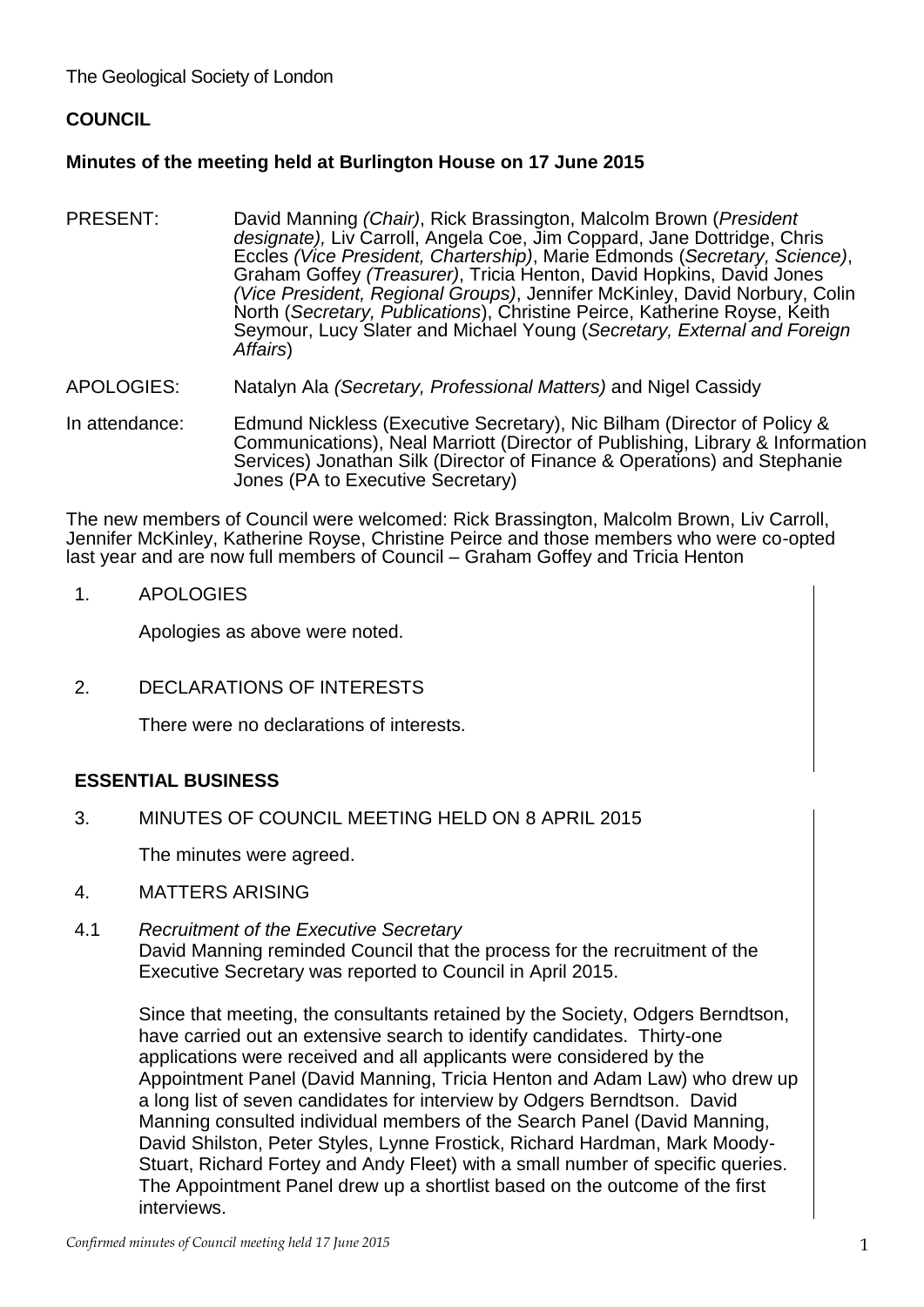Four shortlisted candidates were interviewed by the Appointment Panel on 2 June, following which two candidates were invited to make a presentation to an extraordinary meeting of Council and to attend a final interview on Wednesday 10 June. The Appointment Panel regarded both candidates as appointable.

The meeting on 10 June was attended by twelve current members of Council, including the Science and Publications Secretaries, and two members of Council standing down in 2015. Two current members of Council, including the Secretary for Foreign and External Affairs, participated by telephone link. Of the Appointment Panel, David Manning and Tricia Henton were present.

Following the presentations, the President sought the views of Council members. After substantial discussion, Council indicated a clear preference for one candidate, confirmed by a show of hands from those in the room and comments from those participating by telephone.

The final interviews were held at Odgers Berndtson's office during the afternoon of 10 June. The Appointment Panel unanimously agreed that the candidate preferred by Council should be offered the position.

An informal offer, subject to receipt of satisfactory references, has been made to the preferred candidate, and a formal offer letter, which includes the Society's Terms and Conditions of Employment, has been drafted.

Council APPROVED the following actions:

- i. That, on behalf of Council, David Manning shall issue a formal offer letter to the preferred candidate, provided satisfactory references are received.
- ii. If the references are unsatisfactory, or if the preferred candidate withdraws for any reason, David Manning shall consult the second candidate and if appropriate make an informal offer subject to satisfactory references.
- iii. As a consequence of action ii, and provided satisfactory references are received, David Manning shall issue a formal offer letter to the second candidate.

### 4.2 *Burlington House Lease*

Edmund Nickless reminded Council of his report to April Council contained in the confidential annex and he repeated the main points for the benefit of new members of Council.

The wording of the Lease is complex and there is a lack of clarity. The five Courtyard Societies are working together and have appointed an Arbitrator who has been considering if he has jurisdiction and he has advised since April Council that he does but not necessarily over all the issues.

The landlord, the Department for Communities and Local Government (DCLG), has asked if the societies will agree to a three month stay. The Arbitrator has decided not to grant a stay and that the matter should proceed.

The Arbitrator is taking representations from both sides, the Courtyard Societies, and DCLG, and will issue further direction. It is unlikely that there will be a resolution to the matter within the next three months. If the Arbitrator says that he cannot decide on the matter then the Courtyard Societies will be faced with a different process and a decision will be required on whether to go to law on the basis of unfair contract.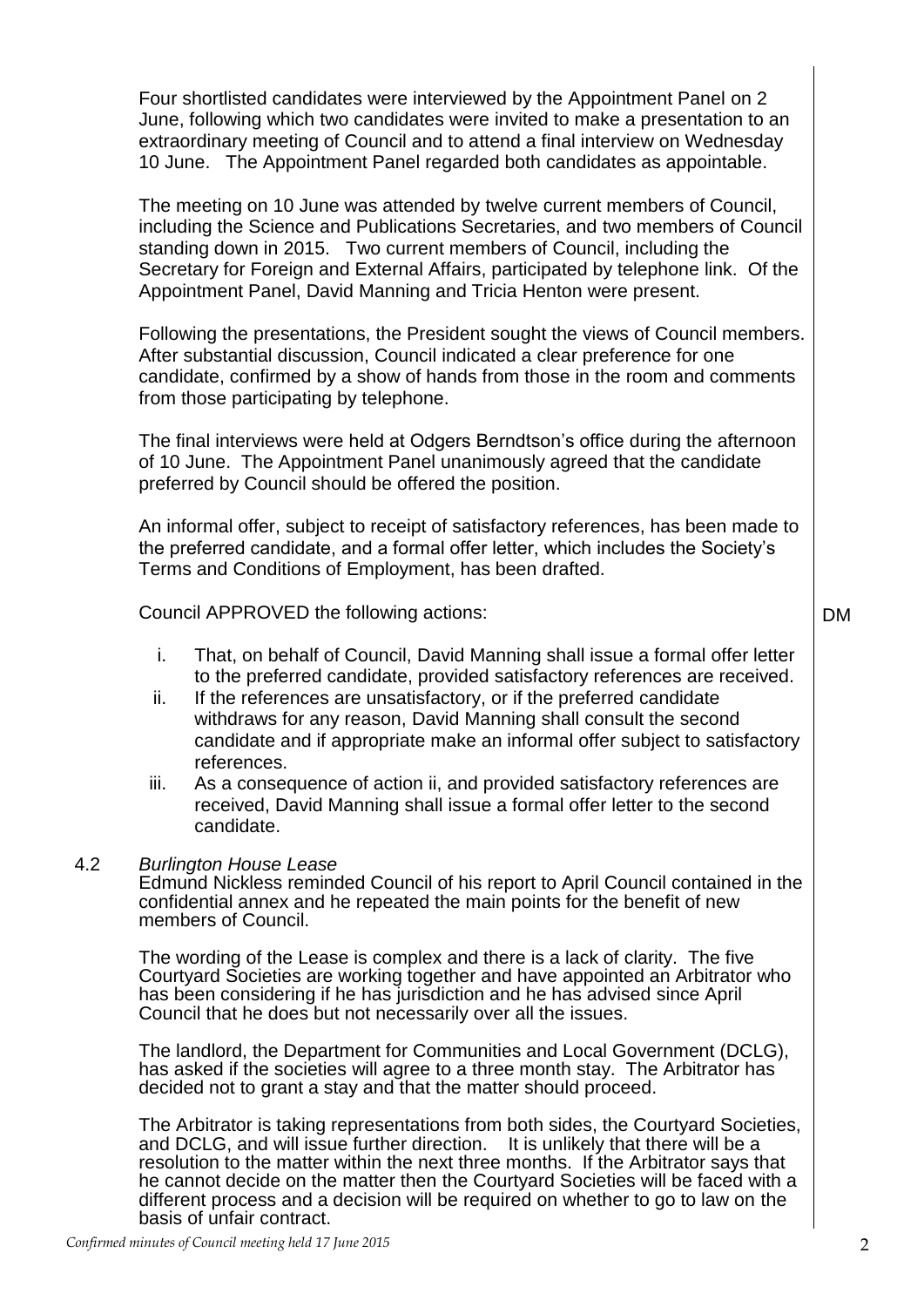Edmund Nickless said the matter is far from certain and his view is that it would be unwise for Council, as Trustees, to commit large amounts of expenditure on the fabric of Burlington House unless there is a return in the next term of the Lease. The next ten year Lease will be from 1 February 2015 and there is a provision to determine the Lease at six months' notice. The Society is responsible for dilapidations.

# 4.3 *Associated Society Status (CM/42/15)*

At its meeting in April 2014 Council agreed to establish the status of Associated Society to provide a consistent structure for existing relationships with other organisations and a friendlier mechanism for societies with which there is no existing relationship to enter into dialogue and to explore opportunities to work together. The criteria for admission were approved by Council and it was agreed that the 14 overseas organisations with which the Society has an existing Memorandum of Understanding or letter of intent should be invited to become Associated Societies and 12 have now accepted. It proved difficult for some of these organisations to demonstrate they meet the criteria.

Council AGREED to adopt a simpler revised set of criteria:-

- i. Be a national or international geoscience organisation with a constitution or similar governing document;
- ii. Be a learned and/or a professional body (i.e. not a trade association); and
- iii. Be able to explain how its relationship with the Geological Society of London can be mutually beneficial.

Having recognised 12 overseas organisations Council AGREED to approach the four UK kindred societies with which there is an MOU: NB

- i. The Geologists Association (GA)
- ii. The Mineralogical Society of Great Britain & Ireland (MinSoc)
- iii. The Petroleum Exploration Society of Great Britain (PESGB)
- iv. The Royal Astronomical Society (RAS)

A number of international organisations have approached the Society to explore opportunities to work together. Additionally, there are other organisations which the Society may wish to approach, internationally and domestically. It is recognised that not all of these will bring similar benefits to the Society and agreements with them will need to be worked out on a case-by-case basis.

Council AGREED to proceed on these bases. At the point where there is a draft of a formal agreement this will come to Council for approval before proceeding. NB

#### 5. PRESIDENT'S BUSINESS

5.1 *Membership of Committees, Panels and Boards (CM/43/15)*

The Science & External Relations Committee (SERC) was established primarily to oversee the introduction of a Science Strategy and Science Communications Plan. That work programme has been achieved and it is proposed to stand down SERC. Other matters under its Terms of Reference will be taken forward by Science Committee or External Relations Committee.

Council AGREED that SERC should be stood down and the membership of the standing committees to Council and of other committees, panels and boards was NOTED. SLC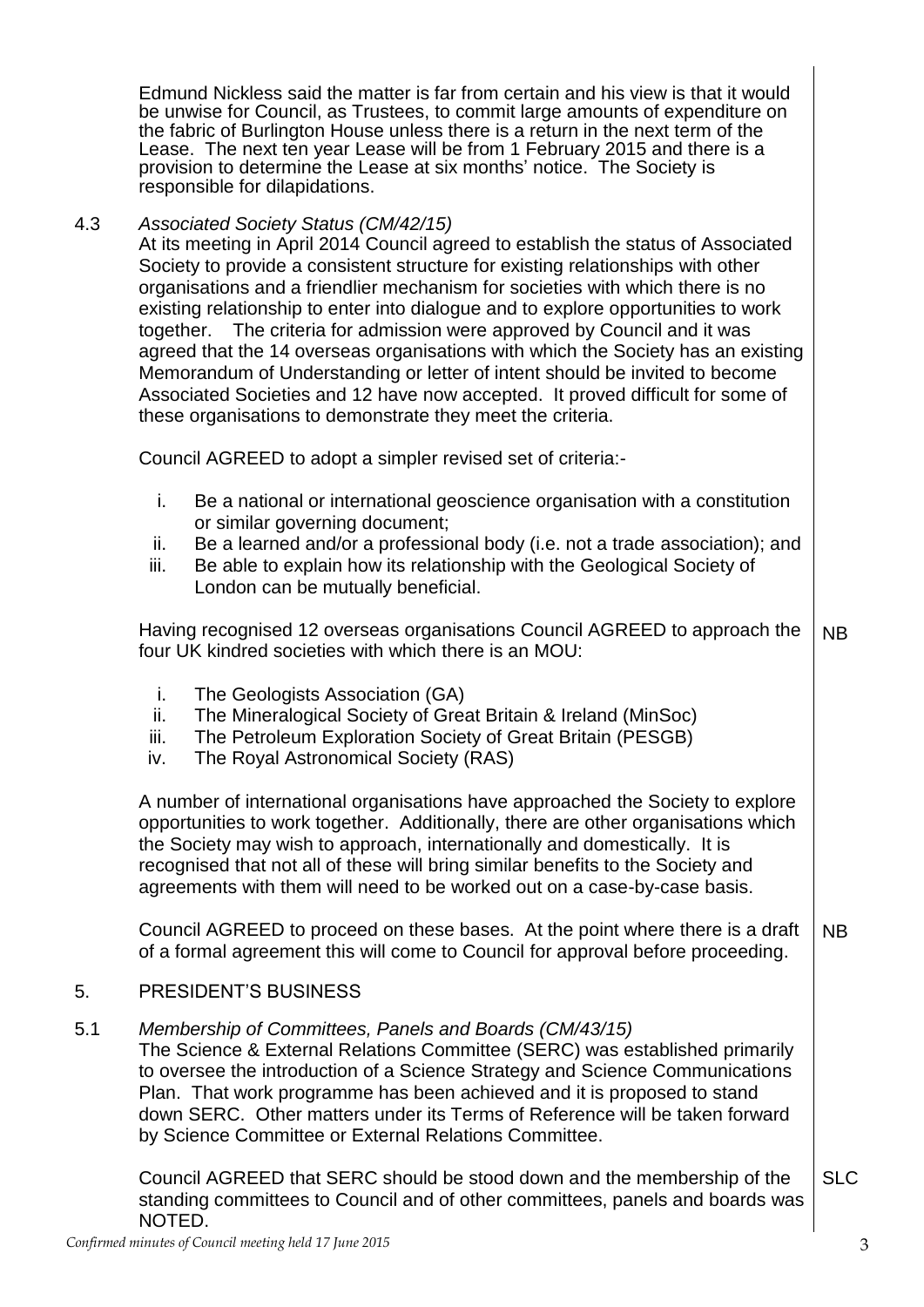| 5.2 | Housekeeping (CM/44/15)<br>Council NOTED the meeting dates for Council and standing committees for<br>2015-16 and the list of standing business brought to each meeting of Council.<br>Council also NOTED the expenses policy.                                                                                                                                                                                                                                                                                                                                                                                                                                                                                                                                                                                                                                                                                                                                                                                                                                           | Council               |
|-----|--------------------------------------------------------------------------------------------------------------------------------------------------------------------------------------------------------------------------------------------------------------------------------------------------------------------------------------------------------------------------------------------------------------------------------------------------------------------------------------------------------------------------------------------------------------------------------------------------------------------------------------------------------------------------------------------------------------------------------------------------------------------------------------------------------------------------------------------------------------------------------------------------------------------------------------------------------------------------------------------------------------------------------------------------------------------------|-----------------------|
| 5.3 | Standing List under Regulations R/FP/5 and R/FP/6 (CM/45/15)<br>Under Regulation R/FP/5 (Appeals Procedures) and R/FP/6 (Disciplinary<br>Procedures) Council is obliged to maintain "a Standing List of at least 25<br>experienced and longstanding Fellows who are not members of Council and who<br>are able to act on Panels established under these Procedures. At least two<br>thirds of the List shall be Chartered Geologists or Chartered Scientists. Fellows<br>may resign from the List at any time, and Council may appoint replacements at<br>any time. The names on the List will not be available to Fellows." Matters dealt<br>with under these Regulations include appeals relating to non-election as a<br>Fellow, non-validation of a Fellow as a Chartered Geologist, investigation and<br>resolution of complaints brought by five or more Fellows for removal of a Fellow<br>on grounds of significant misinformation relating to application for Fellowship or<br>validation as a Chartered Geologist, and complaints against the code of conduct. |                       |
|     | Council AGREED the membership of the Standing List. The Professional<br>Committee has already identified potential candidates who will be approached to<br>ask if they are willing to serve and will be asked to identify further names to<br>ensure a sufficient choice of individuals across all the disciplines. Additional<br>names will be notified to Council.                                                                                                                                                                                                                                                                                                                                                                                                                                                                                                                                                                                                                                                                                                     | EN<br><b>NA</b><br>EN |
| 5.4 | Society representation on outside bodies (CM/46/15)<br>Council AGREED the list of representatives on outside bodies after some<br>changes were made and recorded their thanks to those Fellows who undertake<br>this role. Council was asked to advise Nic Bilham if there were other<br>organisations not listed where the Society has a representative. Representing<br>members were reminded that they should submit an annual report on the<br>activities of the Committees they sit on. A reminder will be sent to<br>representatives asking for their reports.                                                                                                                                                                                                                                                                                                                                                                                                                                                                                                     | Council<br><b>NB</b>  |
| 5.5 | Nomination for Honorary Fellowship (CM/47/15)<br>See confidential annex.                                                                                                                                                                                                                                                                                                                                                                                                                                                                                                                                                                                                                                                                                                                                                                                                                                                                                                                                                                                                 |                       |
| 5.6 | Amendment to Regulation R/FP/6 (CM/48/15)<br>There have recently been problems in the application of this regulation which<br>was found to be inoperable and inconsistent in its approach. At the request of<br>David Manning, a panel was convened, comprising David Norbury (chair), Ruth<br>Allington and David Shilston to review the logical flow and wording of R/FP/6.<br>David Norbury was thanked for this work on this matter.                                                                                                                                                                                                                                                                                                                                                                                                                                                                                                                                                                                                                                 |                       |
|     | Council was presented with a revision to the Regulation but in carrying out the<br>review, the panel had identified a number of related issues which they asked<br>Council to discuss and which would inform further amendments.                                                                                                                                                                                                                                                                                                                                                                                                                                                                                                                                                                                                                                                                                                                                                                                                                                         |                       |
|     | Council had a full discussion about the points raised. The revised text of the<br>Regulation was APPROVED as interim and a note will be attached to it saying it<br>is under review. Professional Committee and Chartership Committee were<br>asked to review again in the light of today's discussion and, as appropriate,<br>recommend to Council further changes to the <i>interim</i> Regulation.                                                                                                                                                                                                                                                                                                                                                                                                                                                                                                                                                                                                                                                                    |                       |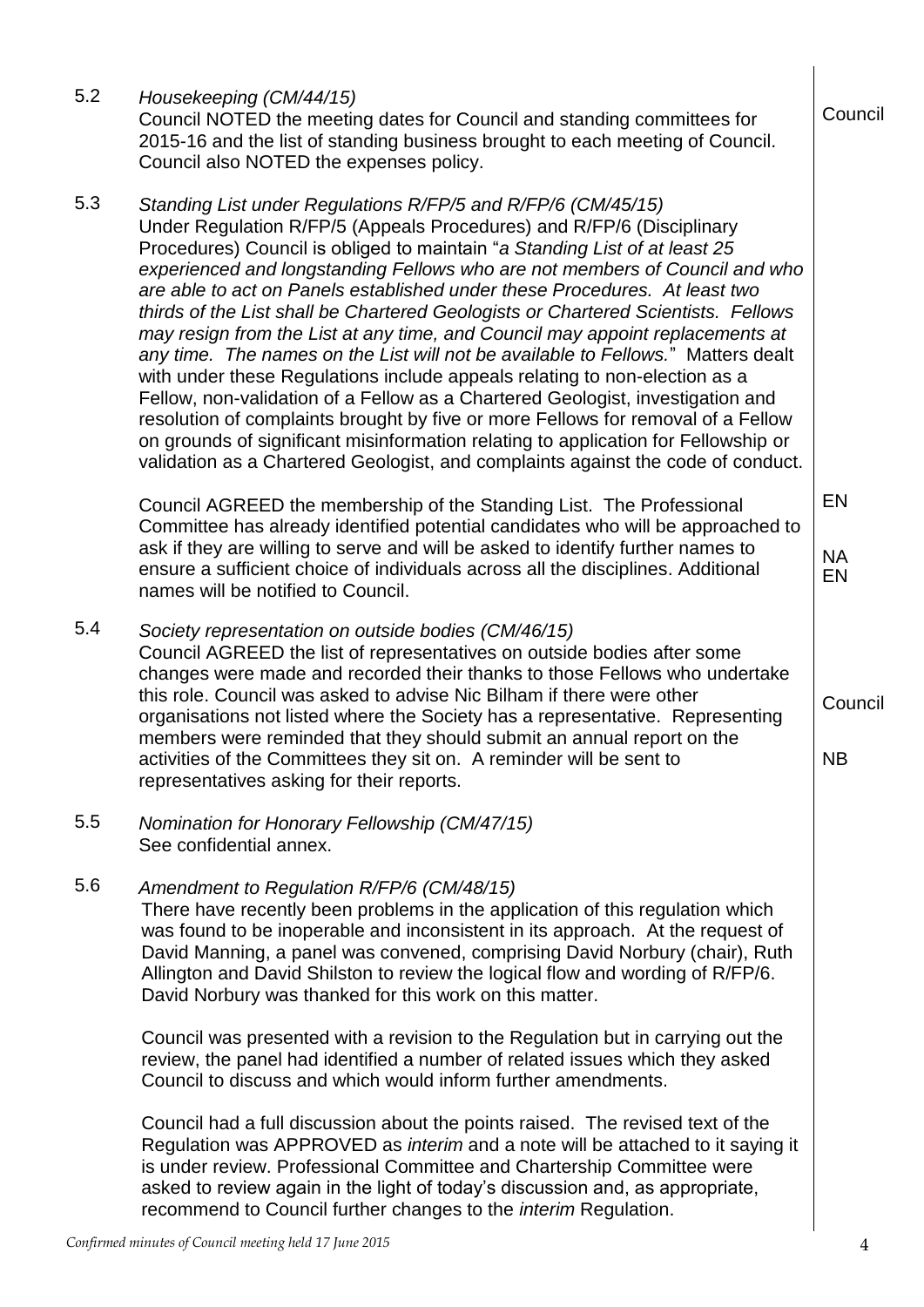|    | It is anticipated that the final version will come to Council in November 2015 for<br>approval.                                                                                                                                                                                                                                                                                                                                                                                                                                                                                                                                  | <b>NA</b><br>EN |
|----|----------------------------------------------------------------------------------------------------------------------------------------------------------------------------------------------------------------------------------------------------------------------------------------------------------------------------------------------------------------------------------------------------------------------------------------------------------------------------------------------------------------------------------------------------------------------------------------------------------------------------------|-----------------|
| 6. | AMERICAN GEOSCIENCES INSTITUTE: CONSENSUS STATEMENTS<br>(CM/49/15)<br>At their November 2014 meeting Council agreed in principle to sign up to an<br>American Geosciences Institute (AGI) consensus statement on ethics in the<br>geosciences which had been drafted by a small working group of which Edmund<br>Nickless was a member. Council remitted further consideration to the<br>Professional Committee who saw them as helpful input to any future revision of<br>the Society's Codes of Conduct. The draft previously seen by Council has been<br>slightly modified in the light of comment from AGI member societies. |                 |
|    | Council AGREED that the Society should be a signatory to the consensus<br>statement and ASKED the Professional Committee to consider whether it is now<br>timely to undertake a comprehensive review of the Society's Code of Conduct<br>$(R/FP/7)$ .                                                                                                                                                                                                                                                                                                                                                                            | EN<br><b>NA</b> |
|    | In September 2014 the AGI hosted a Leadership Forum on accommodating<br>geosciences workforce diversity and a consensus statement has been drafted.<br>Edmund Nickless commented on the early draft of the statement.                                                                                                                                                                                                                                                                                                                                                                                                            |                 |
|    | Council AGREED that the Society should sign the statement and remitted further<br>action to the Society's Diversity Champion.                                                                                                                                                                                                                                                                                                                                                                                                                                                                                                    | EN<br>TН        |
|    | Council NOTED that the Society is co-hosting with University Geoscience UK on<br>26 June entitled "Confronting barriers to inclusion: opening the gate to<br>accessible fieldwork".                                                                                                                                                                                                                                                                                                                                                                                                                                              |                 |
| 7. | DIVERSITY, EQUALITY & INCLUSION UPDATE (CM/50/15)                                                                                                                                                                                                                                                                                                                                                                                                                                                                                                                                                                                |                 |
|    | Tricia Henton, Diversity Champion, said that on 6 October 2014 the Society was<br>one of the initial 16 member organisations which signed up to the Science<br>Council's Declaration on Diversity, Equality and Inclusion and there are now 24<br>member organisation signatories.                                                                                                                                                                                                                                                                                                                                               |                 |
|    | The Society launched a form to monitor the diversity of its Fellowship in February<br>2015 and it has been answered by over 700 Fellows. All the information<br>gathered is treated confidentially and in line with UK data protection policies, and<br>will only be used to provide anonymised statistical information.                                                                                                                                                                                                                                                                                                         |                 |
|    | As reported to April Council, Fraser Consulting carried out a high-level audit of<br>the website and other key communications. The review has been expanded to<br>include the social media aspects of the Society including the online Fellowship<br>application form, Society newsletters and blogs. The addendum is with the<br>management team with the view to implementation.                                                                                                                                                                                                                                               |                 |
|    | The event on 26 June, noted as part of the AGI item above, serves to highlight<br>the Society's continued determination to bring diversity, equality and inclusion to<br>the forefront of discourse within the scientific community.                                                                                                                                                                                                                                                                                                                                                                                             |                 |
|    | Tricia Henton said she will be very pleased to hear the view of Council and their<br>ideas for taking forward this important matter.                                                                                                                                                                                                                                                                                                                                                                                                                                                                                             | Council         |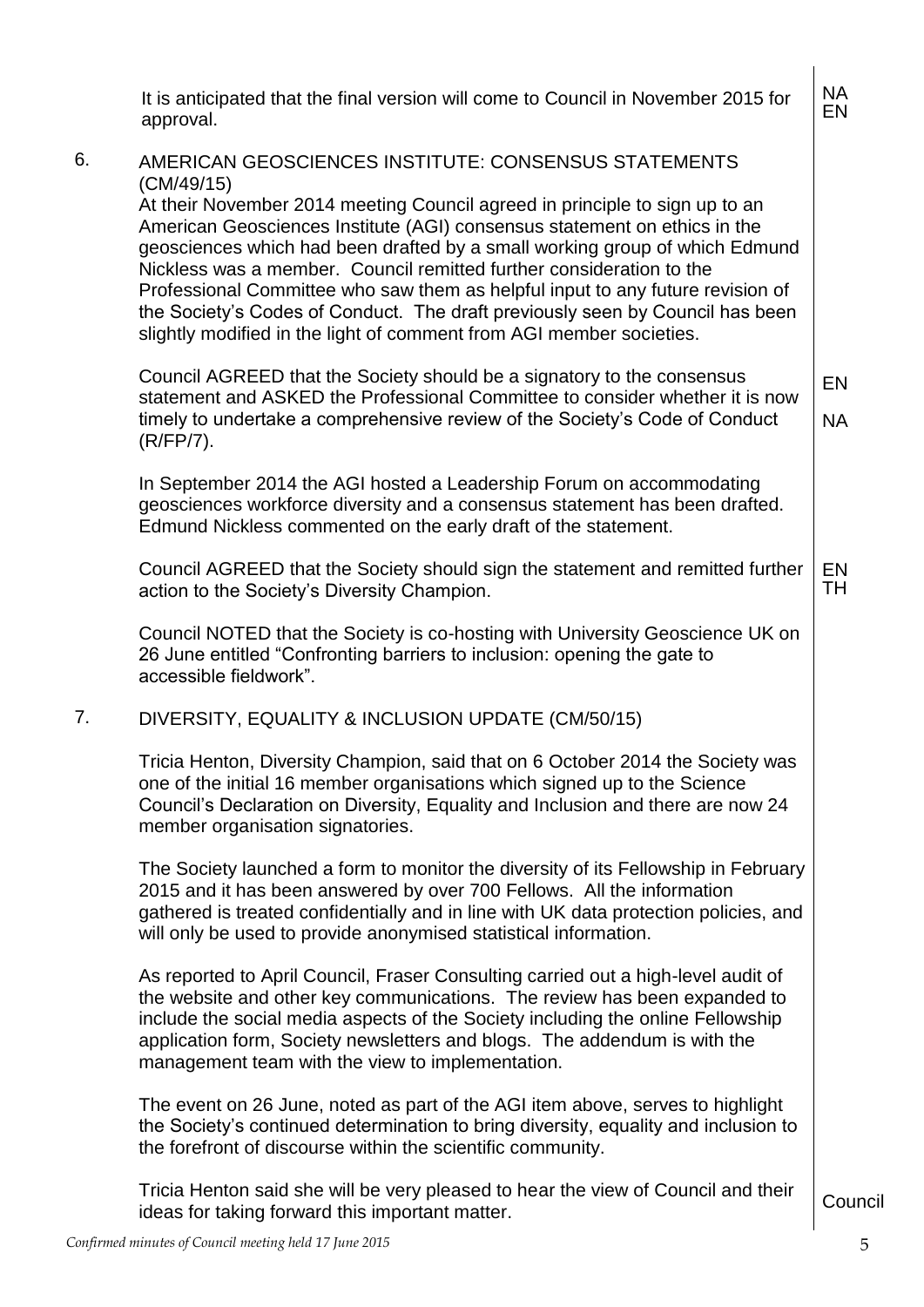Edmund Nickless will circulate to Council the Annual Report of the signatories which was presented at the Annual General Meeting of the Science Council on 16 June. Tricia Henton said that there will be opportunities to share learning and ideas with the other signatories

EN TH

# 8. HEALTH AND SAFETY REPORT *(CM/51/15)*

Council NOTED that there were no incidents since the last meeting of Council.

## 9. REPORT OF THE TREASURER

# 9.1 *Report of the Finance & Planning Committee (CM/52/15)*

Council NOTED the main points of discussion at the Finance & Planning Committee on 4 June:-

- Review of the April Management Accounts.
- Updated Financial Strategy.
- Budget-related proposals for:
	- o *Possible* future upgrade to the online Lyell Collection platform at a cost of US\$150k
	- o Changes to how Open Access income discounts are applied to subscriptions
	- o Jobs Advertising Project
- Consideration of financial implications for taking forward the Library Space Review.
- An update on the Burlington House lease arbitration.

# 9.2 *Financial Strategy (CM/53/15)*

The Strategy has been reviewed, discussed and updated following discussion by the Finance & Planning Committee since its March meeting. Its purpose is:

- (a) To ensure that the Society is financed in such a way that its long-term financial health is secured; and thereby
- (b) To ensure that all resources are directed towards achievement of the Society's charitable objectives whilst recognising the context in which the Society operates.

Council APPROVED the Financial Strategy and commended Jonathan Silk for its clarity and for bringing it forward.

### 9.3 *April Management Accounts (CM/54/15)*

Council NOTED that, based upon year-to-date figures and patterns of income and expenditure from previous years, the first forecast of anticipated year-end position shows a deficit of around £50k. Reduced revenues primarily in Conferences and from Corporate Affiliates, together with smaller than anticipated increases in Fellowship numbers, are the main contributory factors. These may all be directly attributed to the current downturn in the oil industry and its knockon effect to the Society. Jonathan Silk said the forecast will be monitored closely although there is little that can be done at this stage to make any changes but there may be an impact if new ideas which have a cost implication are agreed. The importance of building up reserves to try to protect the Society from influences outside of its control is recognised.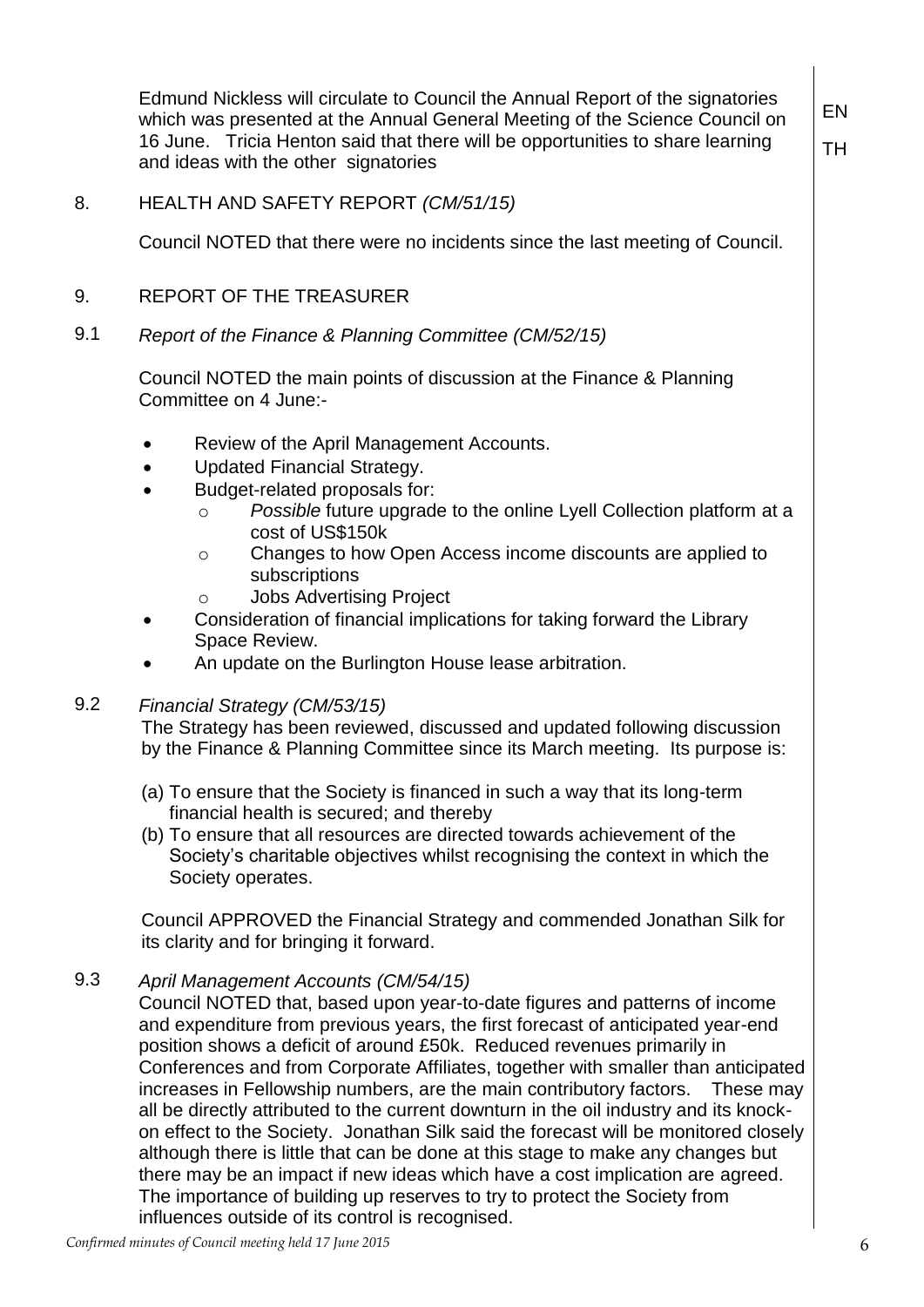| 9.4 |                                                                                         | Overdraft Permission (CM/55/15)<br>The Bye-laws state that the Society cannot borrow money without the<br>unanimous approval of Council. It has therefore become customary to ask each<br>new Council for permission to seek an overdraft facility, should the need arise<br>over the summer months when income is low. An overdraft facility avoids having<br>to realise investments should the market be unfavourable.                                                                                                                                                                                                                                  |                                     |  |  |  |
|-----|-----------------------------------------------------------------------------------------|-----------------------------------------------------------------------------------------------------------------------------------------------------------------------------------------------------------------------------------------------------------------------------------------------------------------------------------------------------------------------------------------------------------------------------------------------------------------------------------------------------------------------------------------------------------------------------------------------------------------------------------------------------------|-------------------------------------|--|--|--|
|     |                                                                                         | All members of Council present AGREED that the Treasurer could seek an<br>overdraft of up to £250k should the need arise and it was noted that if the facility<br>is taken up the Treasurer will write advising Council. Those members of Council<br>not present will also be asked to give approval. (Post meeting note: both<br>members of Council not present in person at the meeting gave their approval.)                                                                                                                                                                                                                                           | <b>SLC</b>                          |  |  |  |
| 9.5 |                                                                                         | Bank mandate and cheque signatories (CM/56/15)<br>The present level of authorisation on the Society's bank mandate is two<br>members of staff where the payment is less than £40k. The members of staff<br>authorised to sign cheques are Edmund Nickless, Jonathan Silk, Nic Bilham,<br>Mike Harris (Accountant), Ted Nield, Mohammed Jahangir (Fellowship Services<br>Manager) and Georgina Worrall (Conference Manager). Payments over £40k<br>require the signature of a trustee and any other cheque signatory, be they a<br>member of staff or trustee. David Manning, Adam Law, Al Fraser, Alan Lord and<br>Brian Marker are currently authorised. |                                     |  |  |  |
|     |                                                                                         | Council AGREED to remove Adam Law, Al Fraser, Alan Lord and Brian Marker<br>and add Graham Goffey and Orane Lewis (Financial Controller). Council<br>NOTED the proposal to identify further trustees to replace former members of<br>Council as cheque signatories. Those members of Council who are local and<br>available were asked to contact Jonathan Silk and they will then be put forward<br>to Council for approval as signatories.                                                                                                                                                                                                              | <b>JZS</b><br>Council<br><b>JZS</b> |  |  |  |
| 9.6 |                                                                                         | <b>UBS Signatories (CM/57/15)</b>                                                                                                                                                                                                                                                                                                                                                                                                                                                                                                                                                                                                                         |                                     |  |  |  |
|     | The Society's investment managers are UBS.                                              |                                                                                                                                                                                                                                                                                                                                                                                                                                                                                                                                                                                                                                                           |                                     |  |  |  |
|     | Council APPROVED the resolution that:                                                   |                                                                                                                                                                                                                                                                                                                                                                                                                                                                                                                                                                                                                                                           |                                     |  |  |  |
|     | a.                                                                                      | Graham Goffey be added to the Geological Society's mandate with UBS<br>AG, 1 Finsbury Avenue, London EC2M 2AN, as an authorized signatory to<br>the account and able to request information on the account;                                                                                                                                                                                                                                                                                                                                                                                                                                               |                                     |  |  |  |
|     | b.                                                                                      | Adam Law be removed from the mandate.                                                                                                                                                                                                                                                                                                                                                                                                                                                                                                                                                                                                                     |                                     |  |  |  |
| 9.7 | Serious Incident Report (CM/58/15)                                                      |                                                                                                                                                                                                                                                                                                                                                                                                                                                                                                                                                                                                                                                           |                                     |  |  |  |
|     | Council NOTED that there were no serious incidents to report since the last<br>meeting. |                                                                                                                                                                                                                                                                                                                                                                                                                                                                                                                                                                                                                                                           |                                     |  |  |  |
| 10. | REPORT FROM THE CHAIR OF THE CORPORATE AFFILIATES COMMITTEE                             |                                                                                                                                                                                                                                                                                                                                                                                                                                                                                                                                                                                                                                                           |                                     |  |  |  |
|     |                                                                                         | Mike Armitage said the primary role of the Corporate Affiliates committee is to<br>oversee the Corporate Affiliates scheme which was created in 1991 to provide a<br>link between the Society and industry through which the Society provides<br>services and facilitates meetings of interest to companies with a geological<br>interest in return for receiving sponsorship income to help with the running of the                                                                                                                                                                                                                                      |                                     |  |  |  |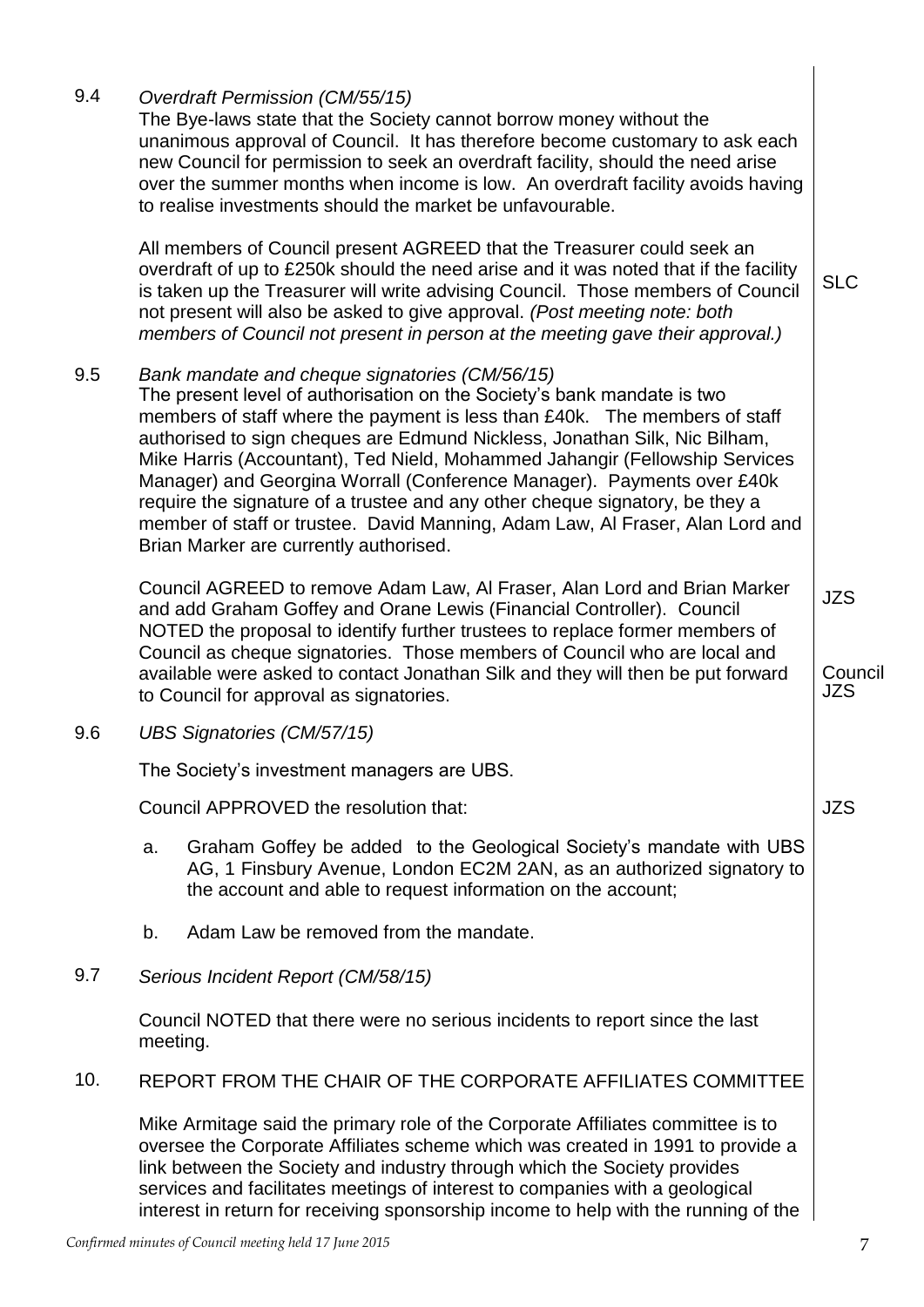Society in general. Current committee members are: Mike Armitage (Chair), Peter Donan, Mark Steeves, Adam Law, Sir Mark Moody-Stuart, and staff: Edmund Nickless, Laura Griffiths and Annie Sewell.

There are four different levels of membership: Bronze (42 members); Silver (7); Gold (10) and Platinum (3). It is heavily biased (90%) towards the oil and gas sector and membership has reduced for two years in a row and will likely reduce further unless more potential members are identified. To resolve this, the committee has identified two separate but connected initiatives, one aimed at the finance industry (the City of London Geoscience Forum) and one at the mining community (Geological Society Mining Club). There are also initiatives such as enlisting others outside of the oil and gas industry to generate a list of companies to approach; and proactively organising more events and gatherings with the aim of introducing companies to the Society and interacting with industry generally.

Mike Armitage said there has not been enough effort to attract members from industries apart from oil and gas, the City of London Geoscience Forum and Mining Group, excepted. There are limited staff resources and a focused approach with a prioritised list from a narrow field is needed, and Jennifer McKinley suggested asking the Regional Groups for assistance.

Mike Armitage asked for Council's assistance in identifying potential members recognising that a personal approach is more likely to yield results. He was asked to circulate a list of current membership to assist this initiative. Edmund Nickless said there is an event on 12 November and it would be valuable to have suggestions for invitees. EN

Council was asked to send ideas to Mike Armitage via Edmund Nickless.

# 11. REPORTS OF STANDING COMMITTEES

## 11.1 *External Relations Committee (CM/59/15)* Michael Young thanked Alan Lord for his long service as Secretary, Foreign & External Affairs.

The External Relations Committee met on 12 May when the main items of discussion were:-

- Review of 'science for policy' work in Europe, and relationships with EFG and EGU
- Annual report from the Geoconservation Committee and discussion of priorities in this area in the year ahead
- Update on science communications plan, following on from the science communications strategy agreed by Council in April
- The Committee recorded its thanks to Rob Butler (retiring as chair of the Geoconservation Committee), to Jo Mears (following her resignation as Education Officer) and to Alan Lord (at the end of five years' service as chair of ERC)

Mike Young commended the Geology for Society document and urged Council to distribute copies at any meetings they attend. He thanked Nic Bilham for his efforts in producing this document. He also thanked Nic Bilham for his continued good work on policy statements which are available to view on the website. Council

**Council**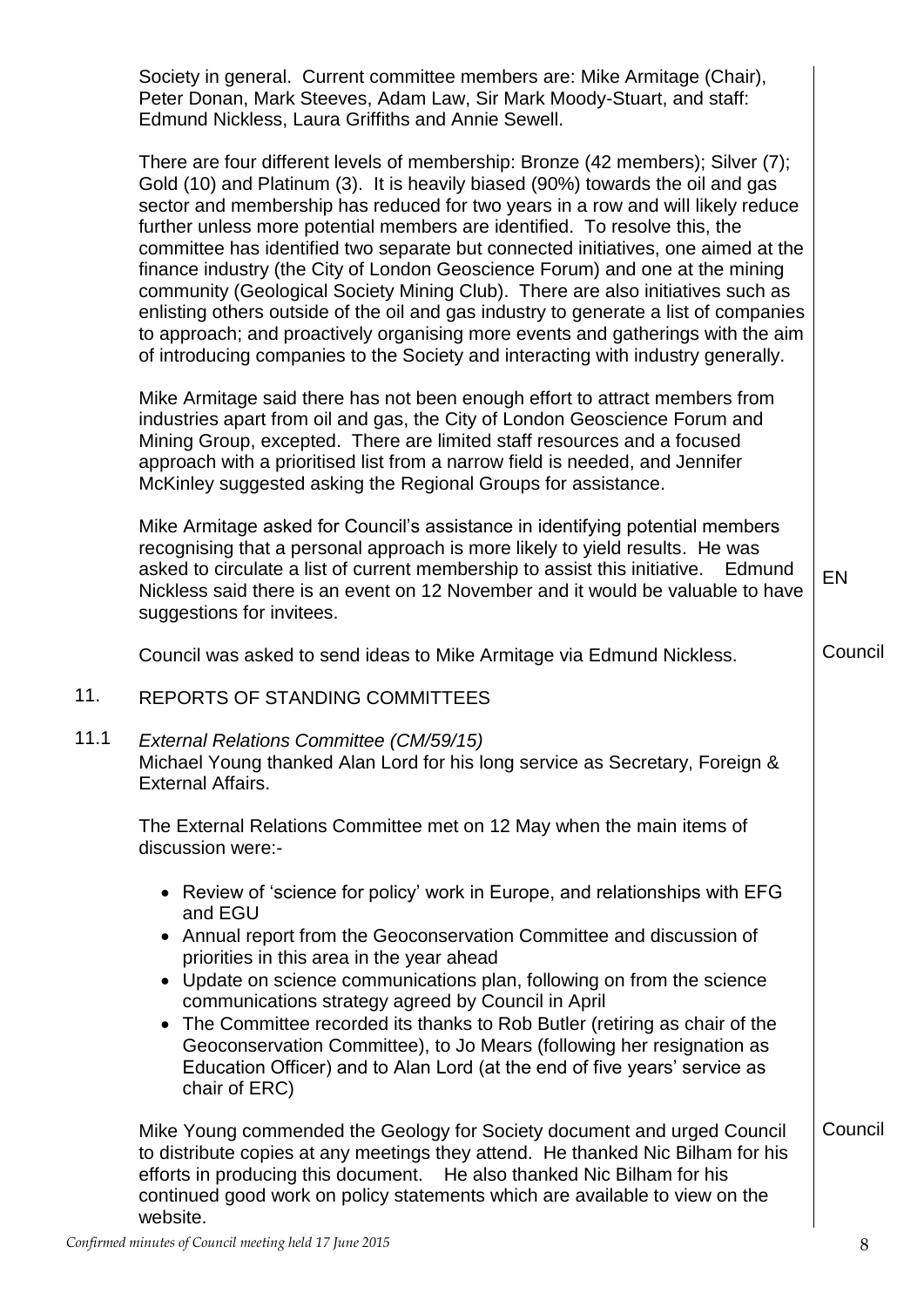Chris Eccles reported in the absence of Natalyn Ala.

project and there is a further meeting in Namibia in July.

initiative which attracted a great deal of media attention.

### *25th Anniversary of Chartership*

He said that there will be an event on 28 September to celebrate the  $25<sup>th</sup>$ anniversary of Chartership. A lapel pin will be produced and he circulated the design selected by the Professional Committee.

Edmund Nickless continues to work on the Resourcing Future Generations

Mike Young was pleased to report the very successful 100 Great Geosites

#### *Careers Days*

Careers Days are scheduled for 18 and 25 November in Keyworth (BGS) and Edinburgh (Our Dynamic Earth) respectively. The events include career presentations by speakers from industry and academe, CV and interview technique workshops and an exhibition fair. The events are typically funded by sponsorship and the sale of stands to industry and university exhibitors but this year it has proved difficult to secure industry funding.

Council AGREED that the events should proceed and that the Society will make up any shortfall in cost. It asked the Professional Committee to continue to make efforts to attract sponsorship and also increase the attendance from universities. It is important the events are not represented as 'jobs fairs'.

#### *EFG Newcastle*

Chris Eccles thanked all those concerned for organising the European Federation of Geologists' field trip and meeting in Newcastle last weekend.

#### *Application for Chartership*

The Chartership Officer has received an application for Chartership from an applicant who is not a graduate in geology or a cognate subject. The Regulation allows these from "exceptional" candidates and the advice of Council was sought on the interpretation of this.

Edmund Nickless outlined the process for Chartership and said that, to ensure that expectations are not raised, an application such as this must be reviewed before it goes too far to ensure that there is a reasonable chance that the person will pass.

David Norbury suggested that the individual's CV, together with a letter from the person saying how they comply with the requirements of Chartership, is reviewed by two members of the Standing List.

Council AGREED with David Norbury's suggestion for this candidate and asked the Professional Committee to identify two names from the Standing List. Applications of this sort must not be encouraged until the matter has been discussed in detail by the Chartership and Professional Committees.

#### *Publications & Information Committee*

CE/DN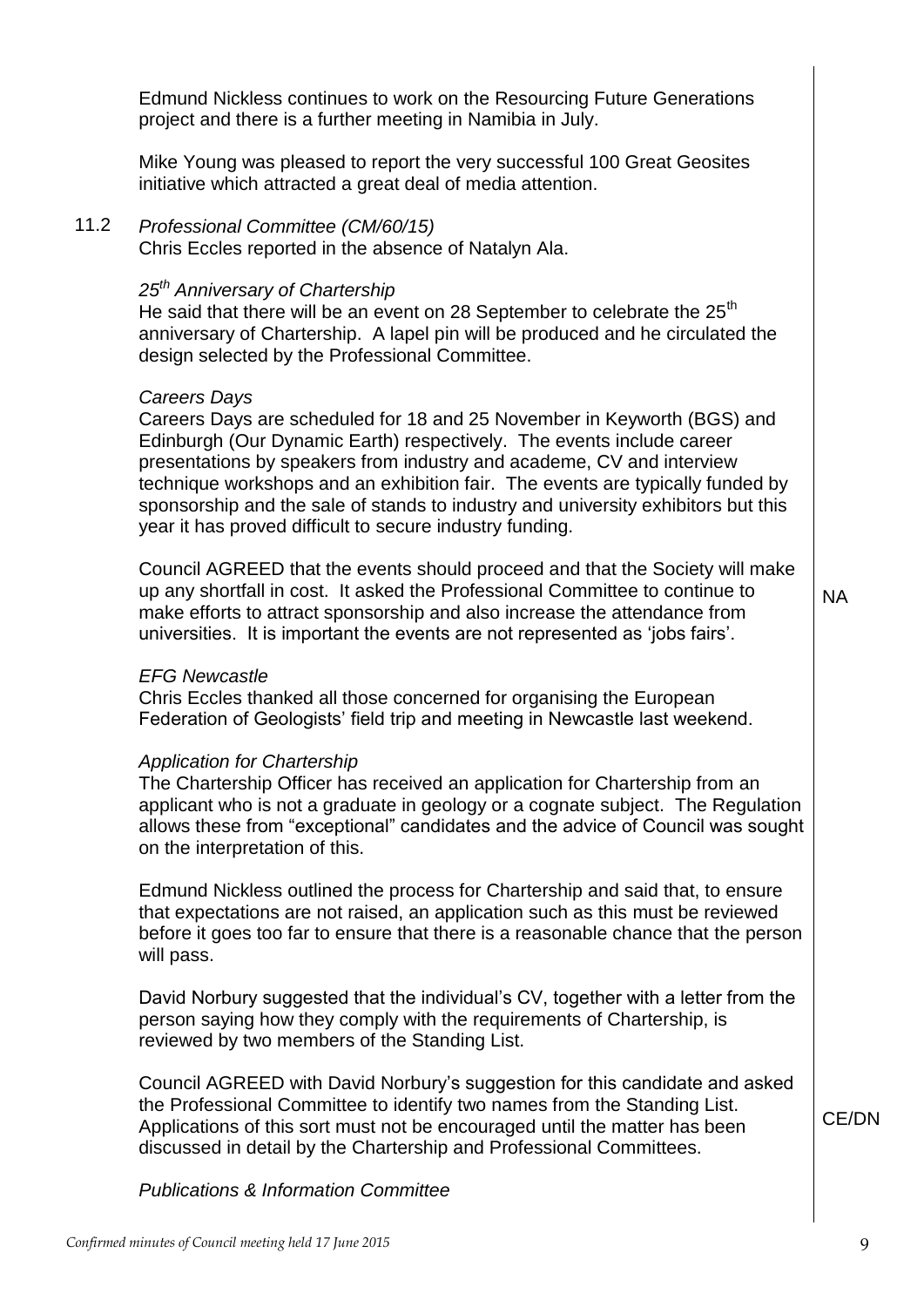# 11.3 *Library Space Review and financial implications (CM/61/15)*

Colin North reminded Council that one of the key objectives of the 2015-2019 Library Strategy approved by Council in April 2014 was the improvement of the Library experience. Council resolved to conduct a review of the use of space at Burlington House at its September 2014 residential and the Library Space Review Working Group (LSRWG) was established. The LSRWG reported progress at the February and April Council meetings in relation to four key areas:-

- Library signage
- Development of the Lower Library
- Development of the Fellows Room
- Audit/inventory of stored Library materials

Plans for the Fellows Room were approved by Council in April 2015 when support was also given for the preliminary phase of the inventory project which covers funding for two temporary staff to document the content of:-

- Work Room (off the first Main Library gallery)
- Basement journal store
- Basement book store
- Ground floor of the Lower Library

The journal racks are being moved from the Fellows Room and new furniture will be purchased. At its May meeting the LSRWG discussed the possibility of changing the name of the Fellows Room to make it more welcoming and inclusive of a wider range of users and the following names of three female geologists were proposed:

- The Gertrude Elles Room
- The Maria Ogilvie Room
- The Catherine Alice Raisin Room

Council AGREED that the Fellows Room should be renamed and asked for further information about them so a decision can be made at September Council. CN

# *Breaches of the Code of Publishing Ethics (CM/62/15)*

On occasion, complaints are received about author, editor or reviewer behaviour on the grounds that it unethical or unprofessional. These complaints may be against Fellows or non-Fellows. Although the existing Regulation R/FP/7 covers complaints against Fellows, the Publications and Information Committee suggested an amendment to the Regulation to include procedures for managing complaints against non-Fellows. There were also some other minor corrections.

Council AGREED the changes to Regulation R/FP/7.

11.4 *Science Committee (CM/63/15)*

Marie Edmonds, the new Science Secretary, thanked Al Fraser for his contributions to the Science Committee. There was an excellent meeting of the Specialist Groups in May.

The Science Committee met on 13 May when the main items of discussion were:-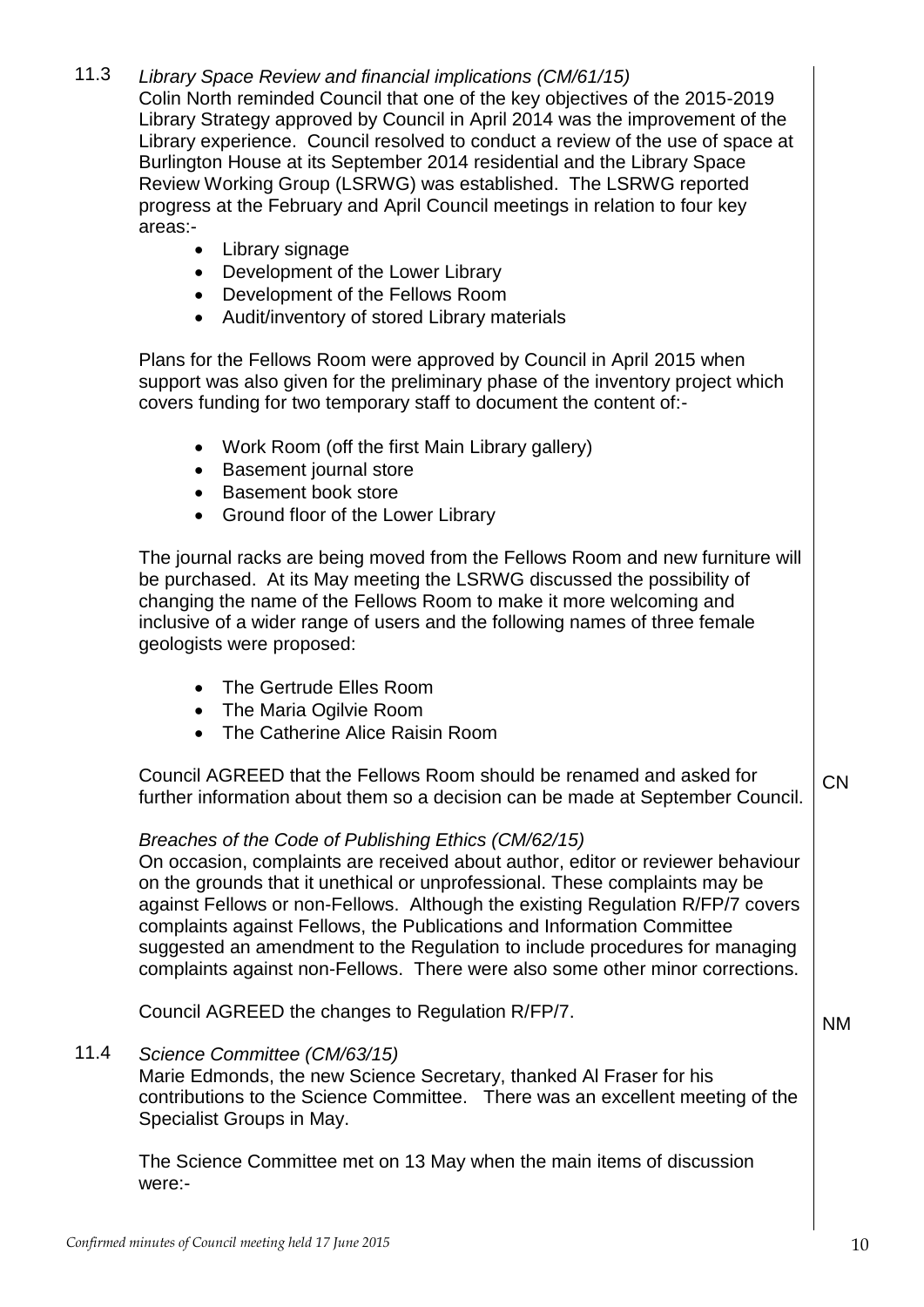- How the new structure of the Science Committee has been effective in engaging with Specialist Groups and how to better communicate/work with the Specialist Groups going forward.
- The changes to the remits of the Flagship Meetings and the new flagship meetings:
	- Janet Watson Frontiers Meeting
		- Bryan Lovell Meeting
- The following conferences proposals which were approved at the meeting:
	- Plate Tectonics: Evolution of the Paradigm and its Future Direction, February 2017
	- Groundwater in Fractures Bedrock Environments managing catchment and subsurface resources, May 2016
	- Martian Gullies, and their Earth Analogues, Jan/Feb 2016
- Ideas for topics for the London Lecture Programme for 2016 and the possibility of taking the lectures out to regions of the UK.
- The progress of the themed years; 2015: Year of Mud and 2016: Year of Water.
- Ideas for the 2017 themed year the most popular idea being centred on 'Risk, Hazards and Uncertainty', although the exact wording is still to be considered.
- An idea for a Society award which recognises efforts in outreach/science communications.

Christine Peirce said that Al Fraser is the Society representative on the British Geophysical Association committee and offered to take his place. Marie Edmonds thanked her for her offer and said she will review Al Fraser's committee memberships.

12. REPORTS OF THE EXECUTIVE *(CM/64/15)*

Council NOTED the reports of the Executive Secretary, Director of Finance & Operations, Director of Policy & Communications and the Director of Publishing, Library & Information Services.

# 12.1 *Progress against the Library Strategy (CM/65/15)*

Council approved the Library Strategy for the period covering 2015-2019 in April 2014. The Strategy focuses on five key areas:-

- Improving the Library experience
- Developing users services
- Preserving, developing and promoting special collections and archives
- Engaging with members of the public and external partners
- Supporting Library staff's professional development

Council NOTED the progress made against these items and thanked Fabienne Michaud, Library & Information Services Manager, for her efforts.

13. REMOVAL OF FELLOWS AND CANDIDATE FELLOWS FOR NON-PAYMENT OF THE 2015 SUBSCRIPTIONS *(CM/66/15)*

Council AGREED to remove from Fellowship those Fellows who had not paid their 2015 subscription by 30 June 2015 unless they were in discussion about ME